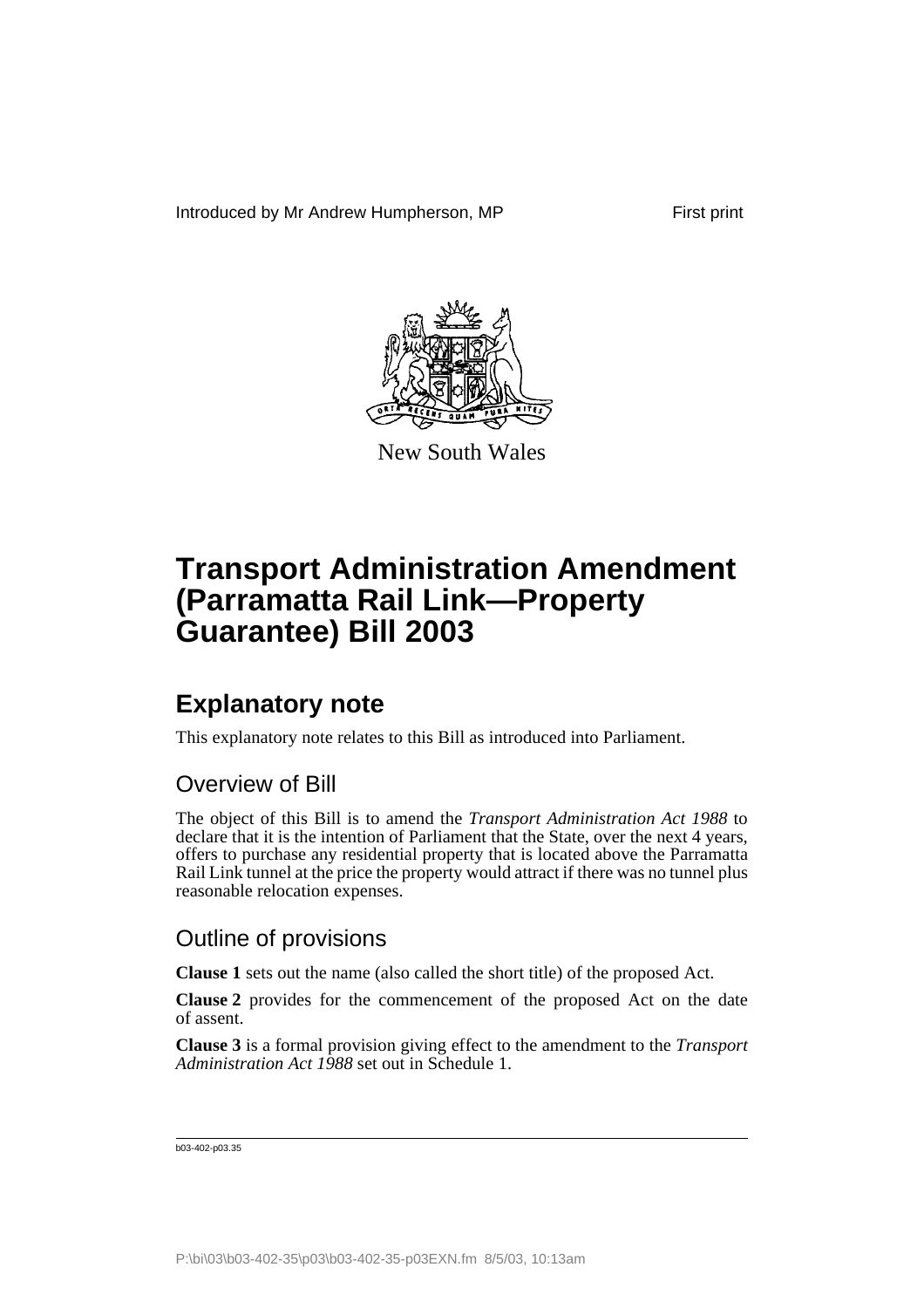Transport Administration Amendment (Parramatta Rail Link—Property Guarantee) Bill 2003

Explanatory note

**Schedule 1** amends the *Transport Administration Act 1988* in the manner described in the above overview.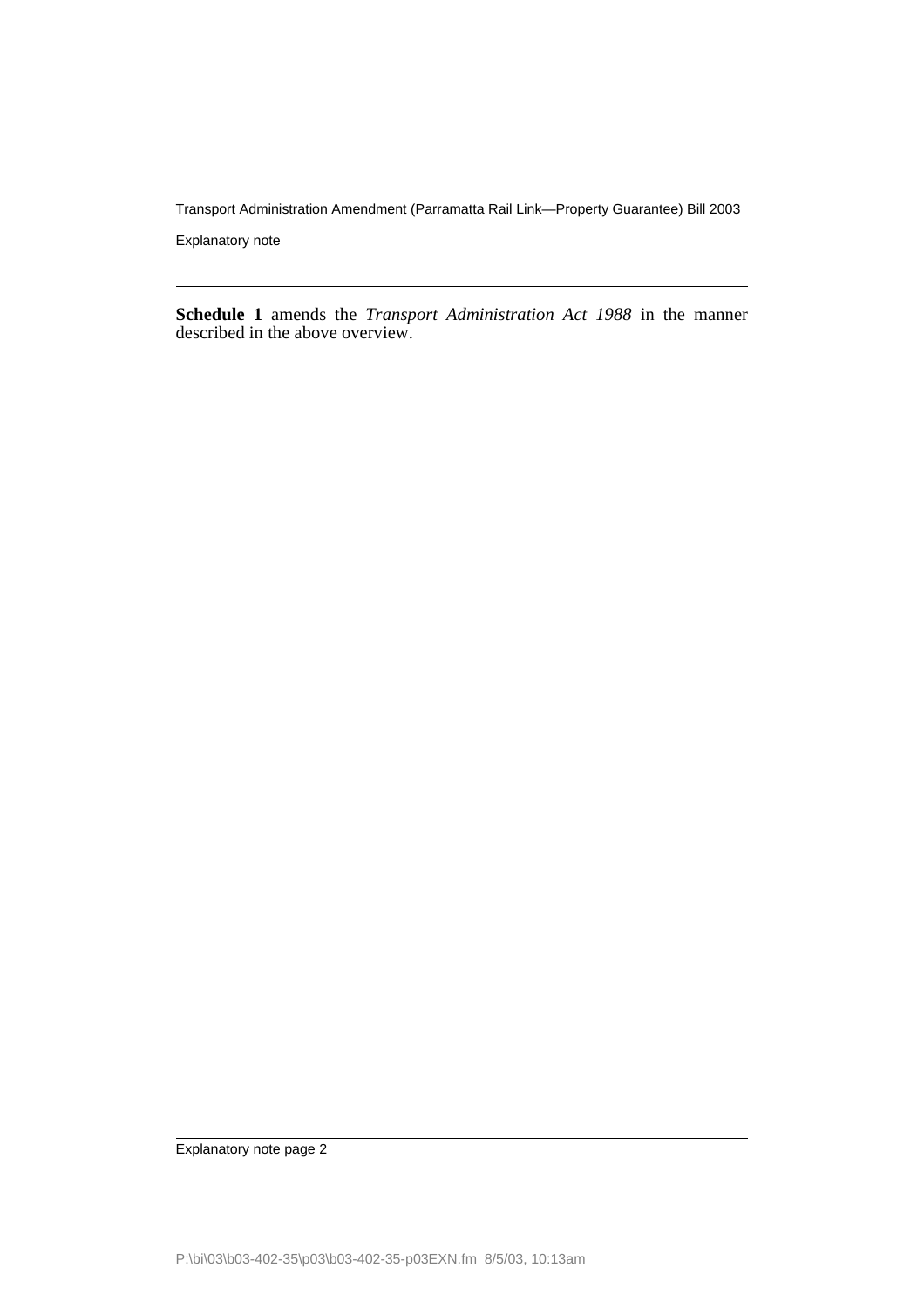Introduced by Mr Andrew Humpherson, MP First print



New South Wales

# **Transport Administration Amendment (Parramatta Rail Link—Property Guarantee) Bill 2003**

## **Contents**

|                                                       | Page |
|-------------------------------------------------------|------|
| Name of Act                                           |      |
| 2 Commencement                                        |      |
| Amendment of Transport Administration Act 1988 No 109 |      |
| Schedule 1 Amendment                                  |      |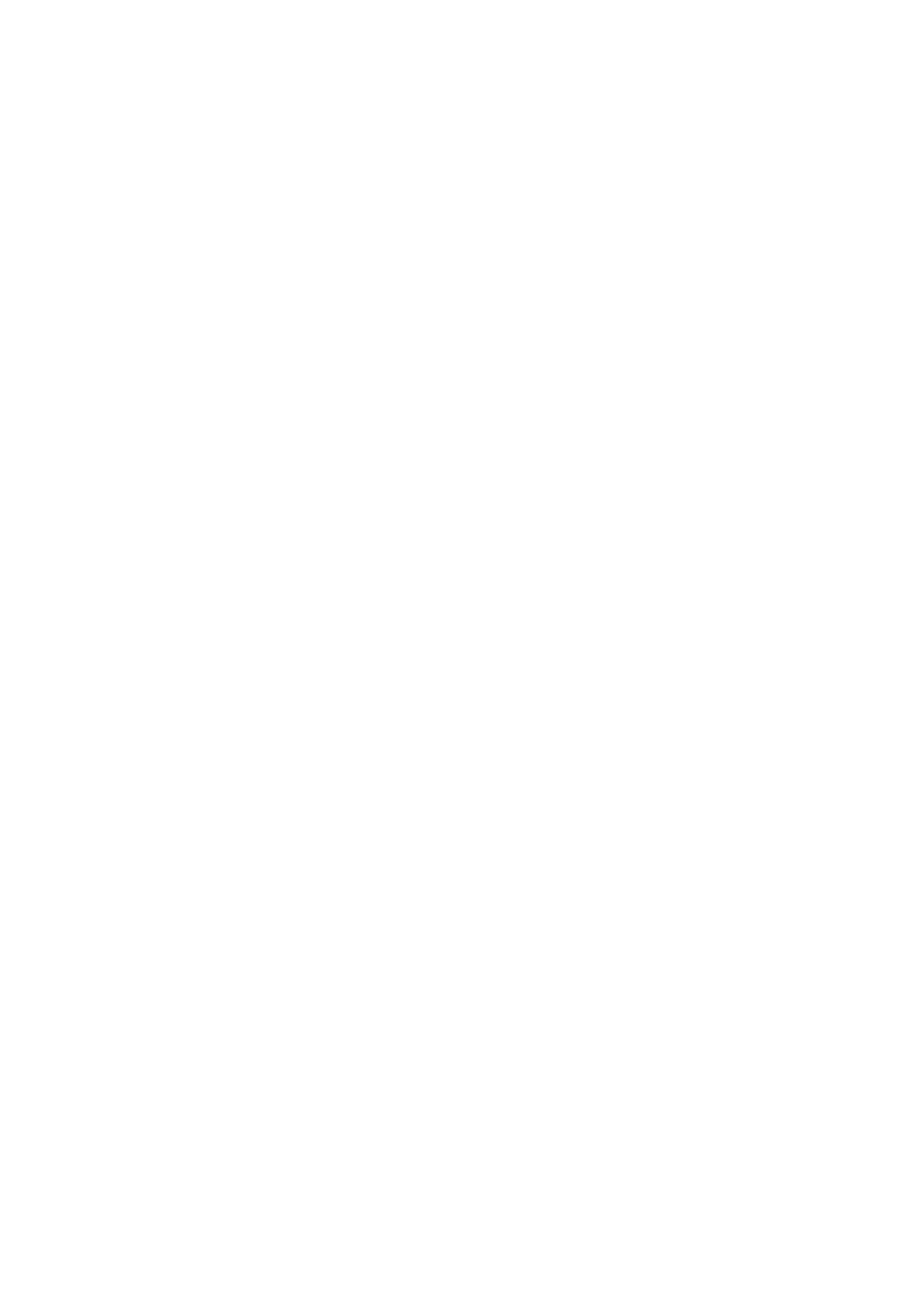

New South Wales

# **Transport Administration Amendment (Parramatta Rail Link—Property Guarantee) Bill 2003**

No , 2003

### **A Bill for**

An Act to amend the *Transport Administration Act 1988* to make provision for the State to purchase residential properties affected by the Parramatta Rail Link tunnel.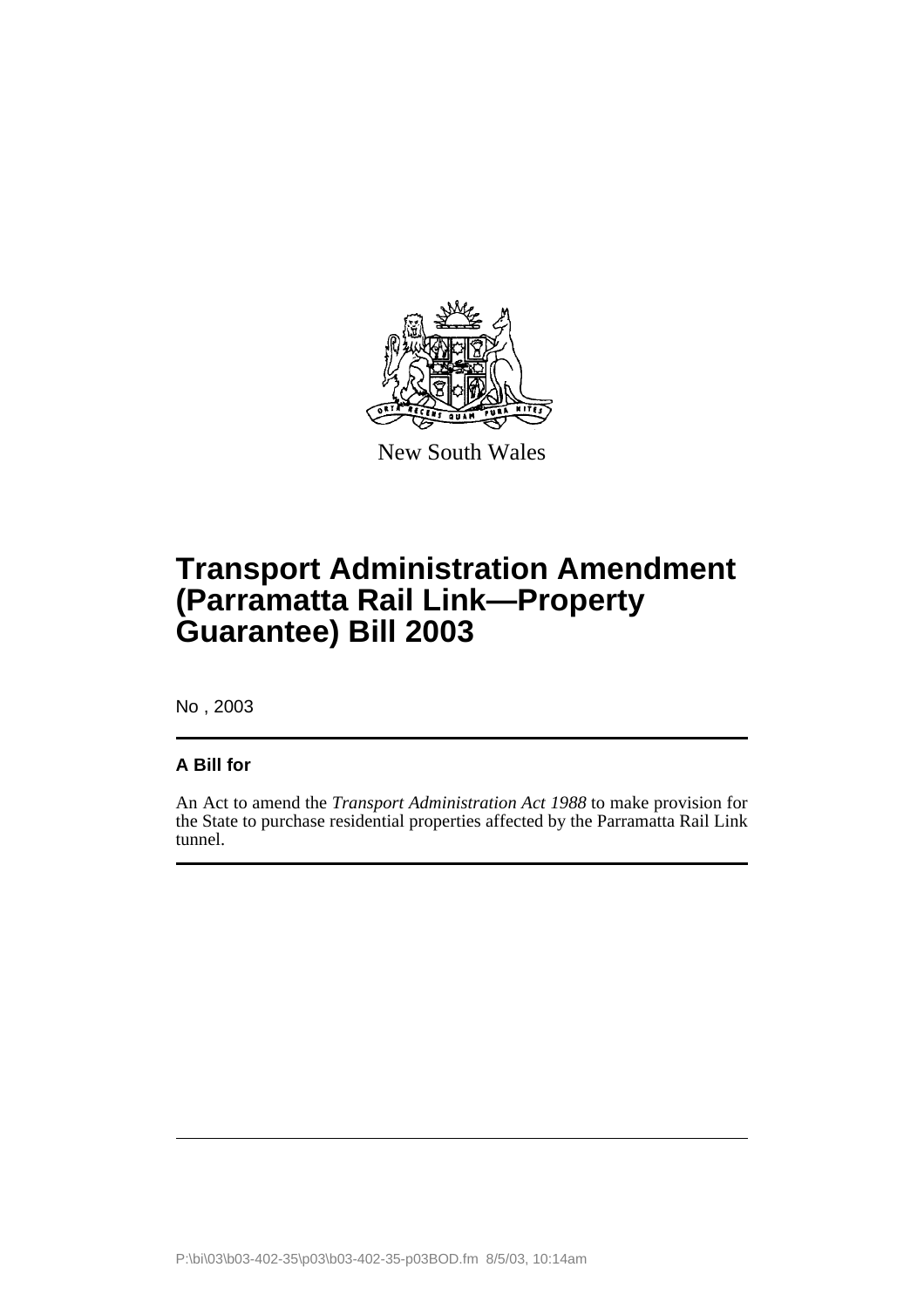#### Transport Administration Amendment (Parramatta Rail Link—Property Clause 1 Guarantee) Bill 2003

<span id="page-5-2"></span><span id="page-5-1"></span><span id="page-5-0"></span>

| The Legislature of New South Wales enacts: |                                                                                                                    |                     |
|--------------------------------------------|--------------------------------------------------------------------------------------------------------------------|---------------------|
|                                            | <b>Name of Act</b>                                                                                                 | $\overline{2}$      |
|                                            | This Act is the <i>Transport Administration Amendment (Parramatta</i> )<br>Rail Link-Property Guarantee) Act 2003. | 3<br>$\overline{4}$ |
| 2                                          | <b>Commencement</b>                                                                                                | 5                   |
|                                            | This Act commences on the date of assent.                                                                          | 6                   |
| 3                                          | <b>Amendment of Transport Administration Act 1988 No 109</b>                                                       | 7                   |
|                                            | The <i>Transport Administration Act 1988</i> is amended as set out in<br>Schedule 1.                               | 8<br>9              |